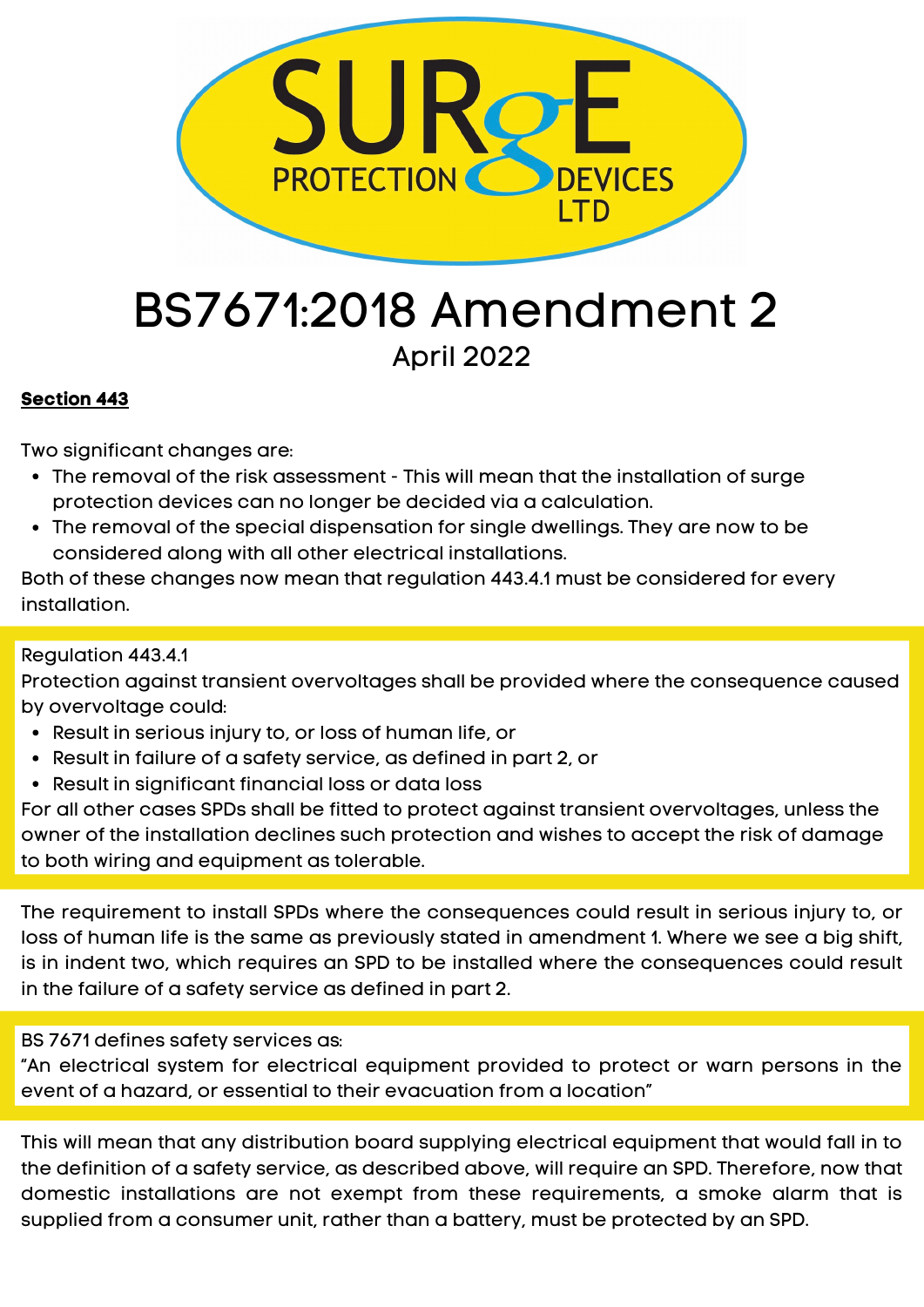

Indent three is similar to the previous requirement where an SPD should be installed where commercial or industrial activity could be interrupted, the requirement now is that an SPD shall be provided where the consequence caused by overvoltage could result in significant financial or data loss. This leads on to the final requirements of the regulation:

For all other cases SPDs shall be fitted to protect against transient overvoltages, unless the owner of the installation declines such protection and wishes to accept the risk of damage to both wiring and equipment as tolerable.

The basic position of section 443 is now that SPDs shall be installed. In practical terms, most installations will have distribution boards that require surge protection due to the indents above, so it would only be distribution boards that did not require surge protection, as no circuits outlined in regulation 443.4.1 were present. Then a discussion is encouraged between the electrical designer and the client to ensure that no unacceptable losses occur from overvoltage, while also considering the requirements to protect against switching overvoltages from regulation 443.4.2.

## Regulation 443.4.2:

Protection against overvoltages shall be considered in the case of equipment likely to produce switching overvoltages or disturbances exceeding the applicable rated impulse voltage of equipment according to Table 443.2, e.g., where inductive or capacitive equipment, such as motors, transformers, capacitor banks, storage units or high current loads are installed.

Section 443 details where surge protection devices need to be installed, however, what is not clear is the type of device required. Generally, type 2 SPDs will be used for most installations but type 1 devices will be needed in certain circumstances.

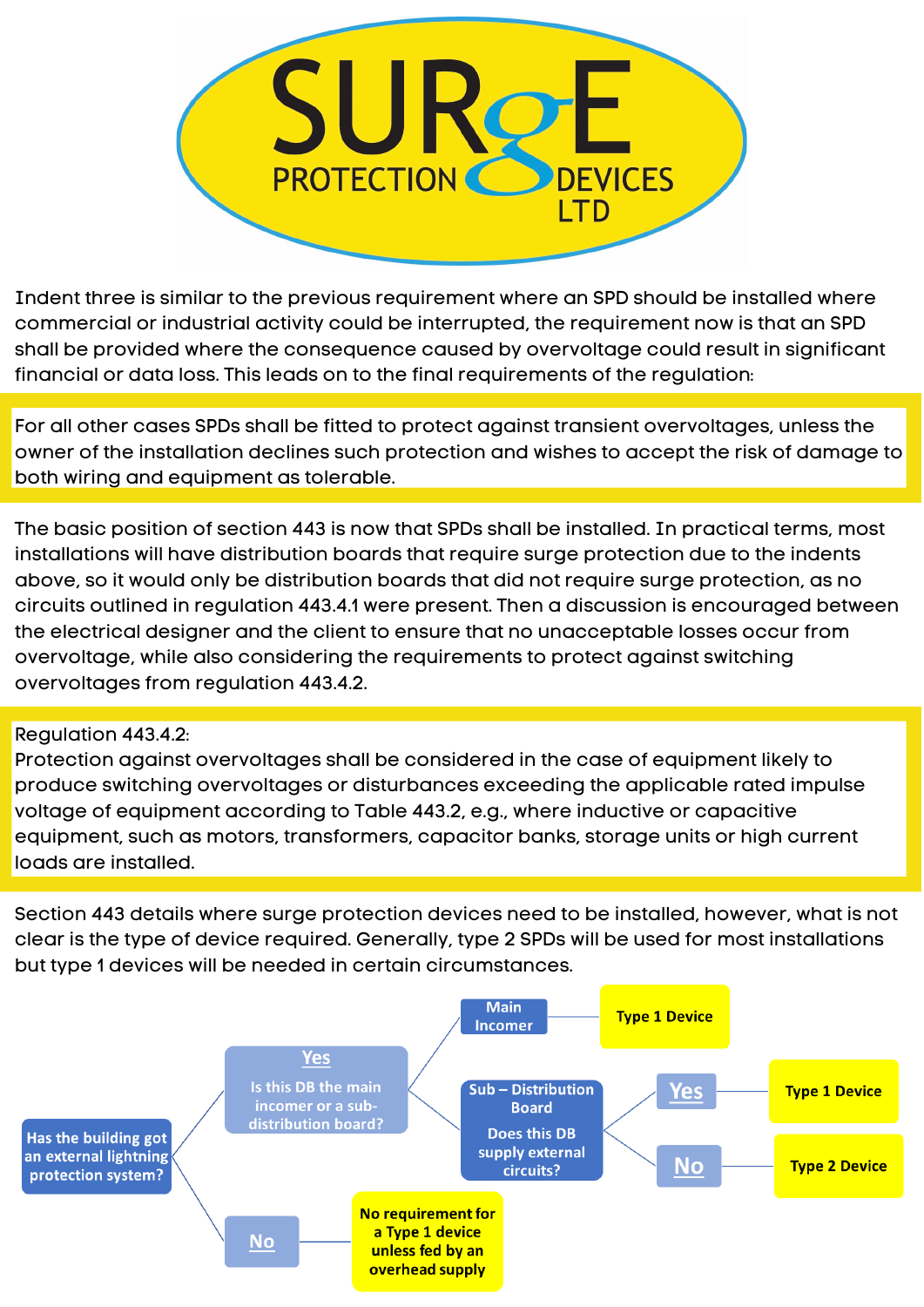

For all other circumstances, a type 2 device will be sufficient to provide adequate protection for distribution boards. Where protection against overvoltages is required for specific equipment, a type 3 device may be used to provide protection.

## **Section 712**

## Regulation 712.443.101

Where protection against transient overvoltage is required by section 443, such protection shall also be applied to the DC side of the PV installation.

When the inverter incorporates an SPD, it is only considered as fulfilling the SPD requirement if the manufacturer specifies its use for the DC side of the PV installation, otherwise, it will need an external SPD. Varistors included in the inverter are not considered an SPD.

This will mean that if the electrical installation requires surge protection to be fitted to comply with section 443, as discussed above, SPDs would now also need to be installed on the DC side of the installation to protect both the PV panels and the inverter.

Surge protection devices designed for the use on the DC side of a PV system are designed to a different standard than SPDs used in low voltage installations. Although they are still described by using type 1 and type 2, as explained above, where type 1 devices are to protect against direct lightning, it is extremely important that only devices designed for use on the DC side of a PV installation are used. All SPD's installed on the DC side of a PV installation shall comply with BS EN 61643-31. Generally, the SPD will be a Type 2, unless the building has an external lightning protection system.